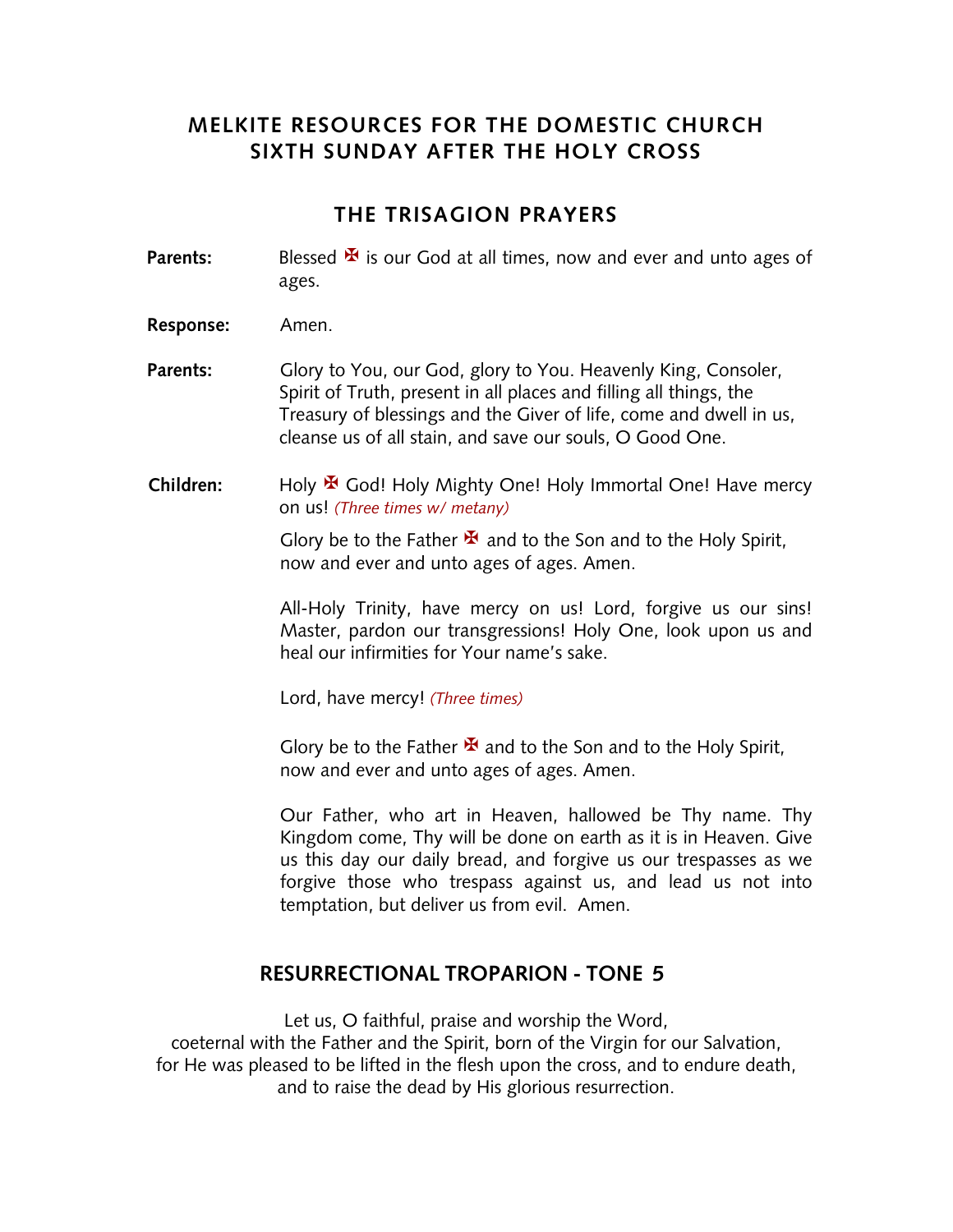#### **EPISTLE: GALATIANS 6:11 - 18**

Brethren, see with what large letters I am writing to you with my own hand! All those who want to please in a human way are forcing you to be circumcised merely to avoid persecution because of the cross of Christ. For not even the circumcised observe the Law: but they want you to be circumcised that they may boast of your subjection to external rites.

But as for me, God forbid that I should glory save in the cross of our Lord Jesus Christ, through whom the world is crucified to me, and I to the world. For in Christ Jesus neither circumcision nor uncircumcision but a new creation is of any account. And whoever follow this rule, peace and mercy be upon them and on God's Israel. From now on, let no man give me trouble, for I bear the marks of the Lord Jesus in my body. The grace of our Lord Jesus Christ be with your spirit, brethren. Amen. <sup>1</sup>

### **GOSPEL: LUKE 8:27-39**

At that time when Jesus came to the country of the Gerasenes there met Him a certain man who for a long time was possessed by a devil, and wore no clothes, and lived in the tombs, not in a house. And when he saw Jesus, he fell down before Him, and crying out with a loud voice said, "What have I to do with Thee, Jesus, Son of the most high God? I pray Thee, do not torment me." For he was charging the unclean spirit to go forth from the man. For many times it had laid hold of him; and he was bound with chains and fetters, and kept under guard, but he would break the bonds asunder, and be driven by the devil into the deserts. And Jesus asked him, saying, "What is thy name?" And he said, "Legion," because many devils had entered into him. And they entreated Him not to command them to depart into the abyss.

Now a herd of many swine was there, feeding on the mountainside. And they kept entreating Him to give them leave to enter into them. And He gave them leave. And the devils came out from the man and entered into the swine; and the herd rushed down the cliff into the lake and were drowned. And when the swineherds saw what had happened, they fled and reported it in the town and in the country; and people came out to see what had happened. They came to Jesus, and found the man from whom the devils had gone out sitting at His feet, clothed and in his right mind; and they were afraid. And those also who had seen it reported to them how he had been saved from Legion.

<sup>1</sup> Epistle Book, English (Apostolos): Bishop Joseph Raya, Alleluia Press, 1980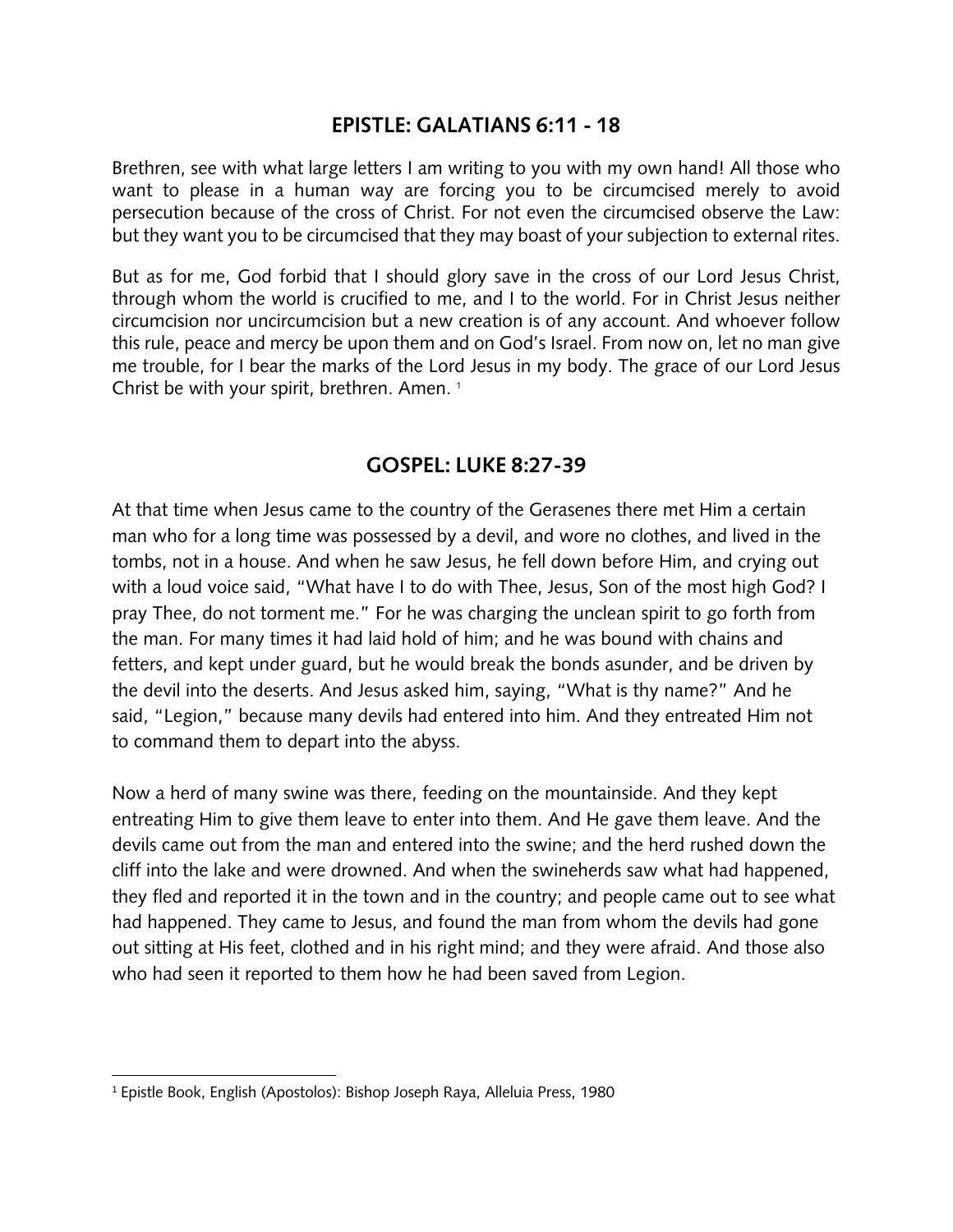All the people of the Gerasene district besought Him to depart from them; for they were seized with great fear. And He got into a boat and went back. But the man from whom the devils had gone out prayed Him that he might remain with Him. But Jesus sent him away, saying, "Return to thy house, and tell all that God has done for thee." And he departed, proclaiming throughout the whole town all that Jesus had done for him.<sup>2</sup>

# **CATECHETICAL SUMMARY**

Around 2,400 years ago an elderly and respected man stood trial for his life. When he was about to be condemned to death, he said something that has remained with us even today. The man was the Greek philosopher Socrates and in that most important moment he stated before his judges, "The unexamined life is not worth living." In other words, one who goes about life without considering what he does, why he does it, where his life is headed, and how he might improve himself, is not really living.

In this we are reminded that there are two types of "life" that we can speak about bodily life and spiritual life. It is very possible to be alive in the body and dead in the spirit. It is also possible to die in the body and be alive in the spirit.

In the Gospel text today we learn of Jesus' journeys "to the other side of the sea" where he meets one who is in every way like the "living" dead. There Jesus confronts "life" apart from God – which is described in the most horrific terms, the "life" of the demons – and drives it out of the man and into the sea.

While the story of the demoniac may seem to be an extreme example, it helps us see what life apart from God looks like in its ultimate end.

Jesus, who is God, comes to us in our sin (the demoniac), under the dominion of the devil and "living in the tombs." Notice that Jesus does not wait for us to come to him, but in the mystery of the Incarnation, he takes on our human nature, and he himself enters into our life as he entered the land of the Gerasenes – and there he comes to heal us, and to "raise us up" that we may no longer be under the dominion of death but under the dominion of life.

Just like the demoniac, we who have received this gift of new life in Christ Jesus are called to live accordingly.

Does the demoniac go back to live in the tombs? No! His life has changed! He is no longer living in death but in the light of Christ.

The Gospel concludes by telling us that "the man from whom the demons had gone **begged that he might be with Jesus**; but Jesus sent him away, saying "return to your

<sup>2</sup> Gospel Book, English: Bishop Joseph Raya, Alleluia Press, 1978